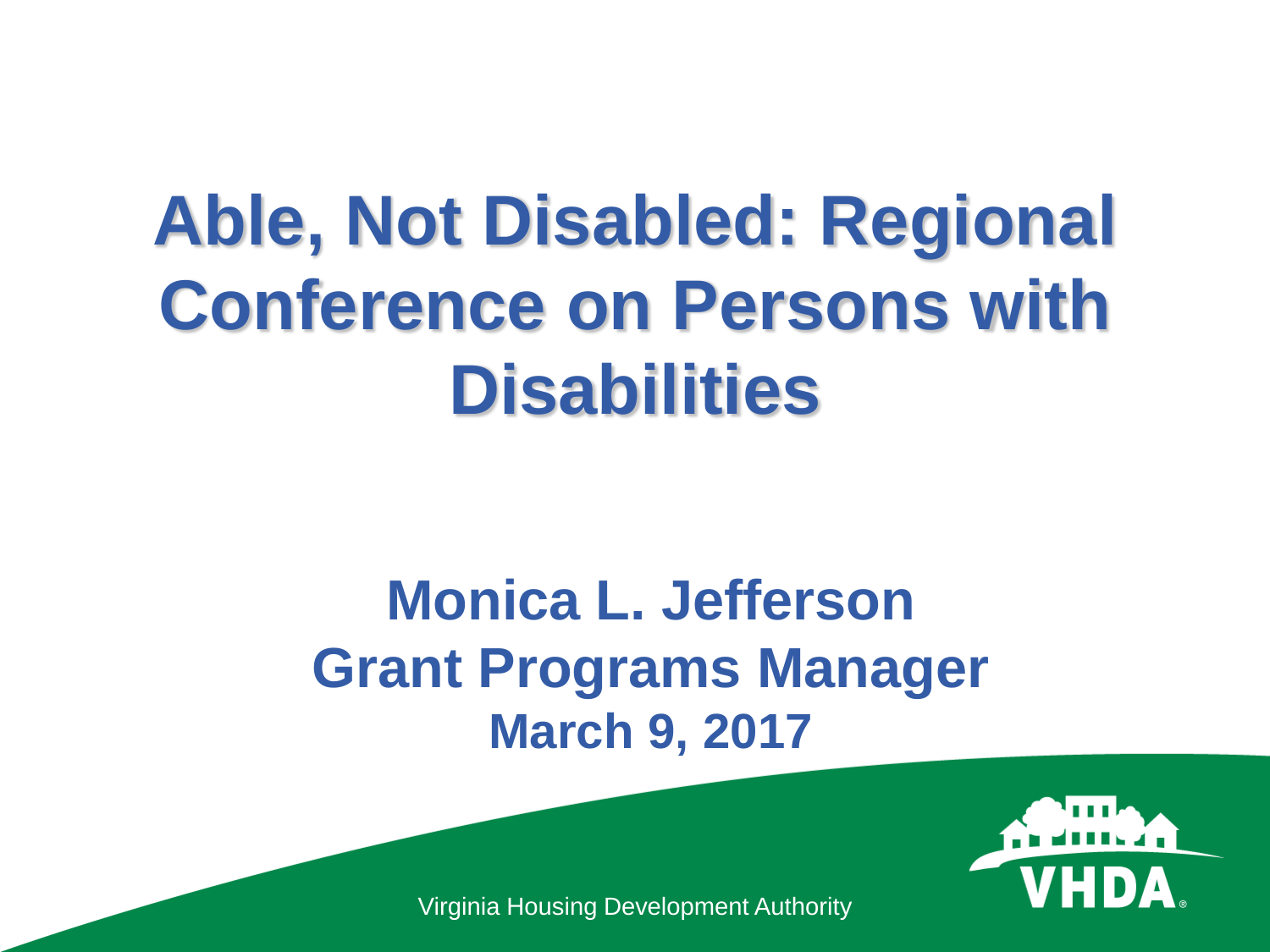### **Today's Discussion**

• Who is VHDA?

1

- Accessibility Grants
	- Granting Freedom



- Rental Unit Accessibility Modification
- Final Thoughts/Q &A

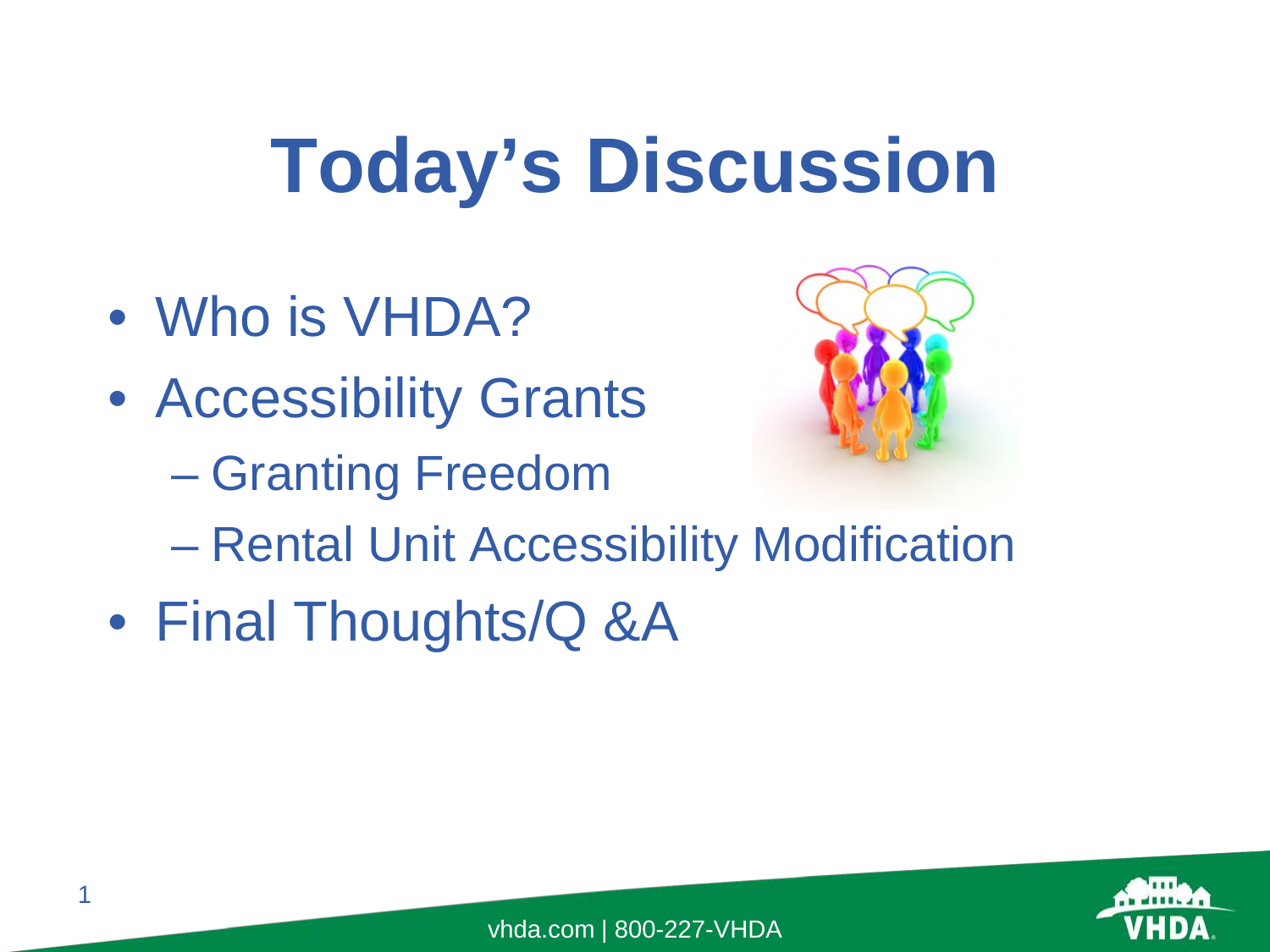### **Who is VHDA?**

- Created in 1972 by the Virginia General Assembly
- Provide funding for mortgages for first-time homebuyers, financing for apartment communities and neighborhood revitalization
- Offer free homebuyer classes and support housing counseling
- Funding resources for people with disabilities and the elderly make their homes more livable.
- Facilitate grants that are designed to support housing planning activities for long term sustainability

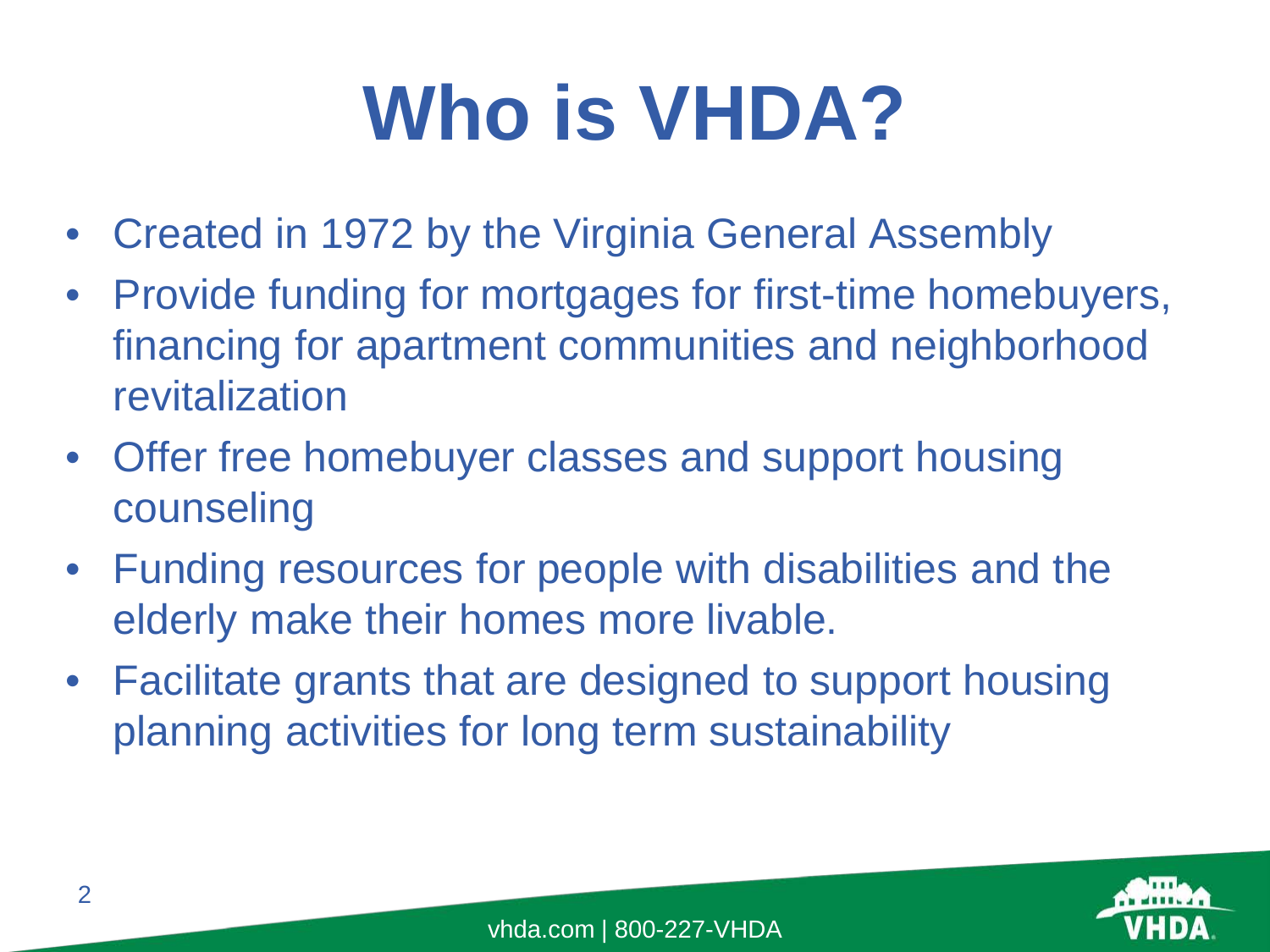### **Granting Freedom Overview**

VHDA's Granting Freedom Program in partnership with the Virginia Department of Veteran Services

- Makes funding available to assist with modifications to homes and rental units
- Virginia service members and veterans who sustained a line-of-duty injury resulting in a service-connected disability.



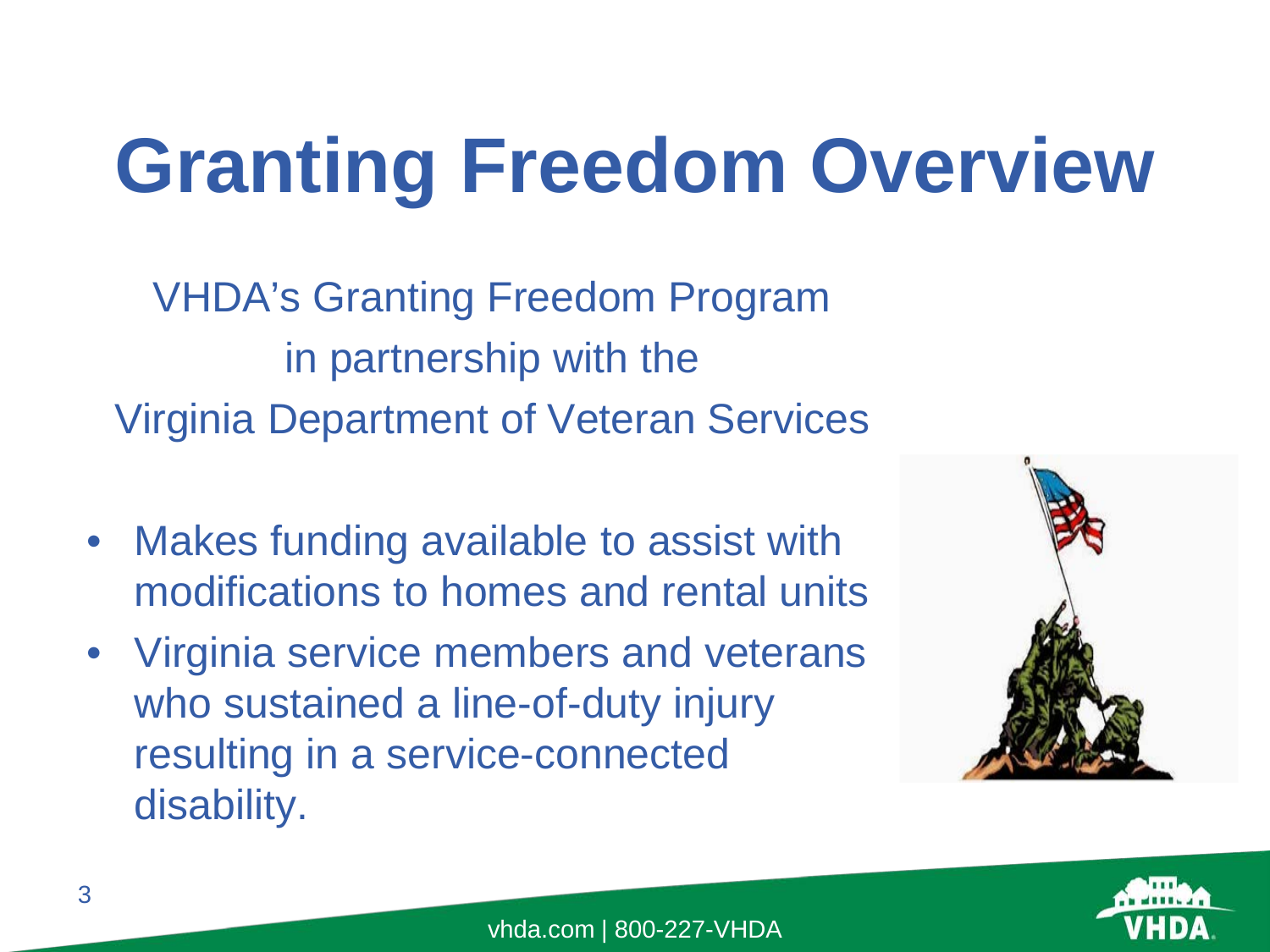## **Granting Freedom**

Typical modifications include, but are not limited to:

- Installation of ramps and chairlifts
- Widening of doorways and sidewalks
- Remote entry devices
- Alterations to bathrooms (tub cuts, grab bars, toilets, faucets, etc.) and kitchens



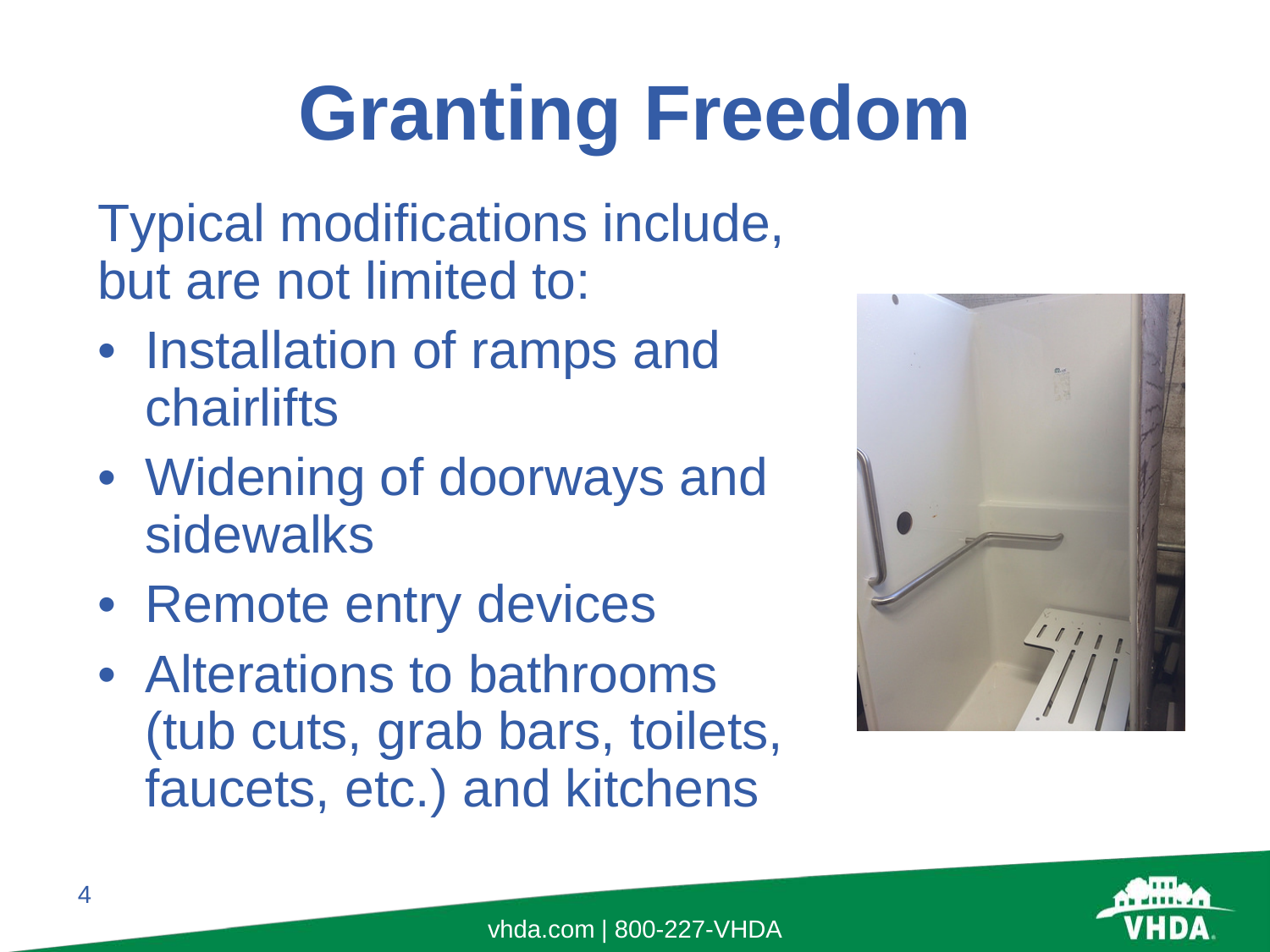# **Granting Freedom Guidelines/Requirements**

- Applications will be accepted from agents on behalf of the homeowner or tenant.
- Approved Agents
	- Centers for Independent Living (CILs)
	- Non-profit organizations



- For-profit organizations serving this population
- Landlords in need of accessibility modifications to a rental unit for a specific tenant.
- Applications are processed on a first come, first served basis.

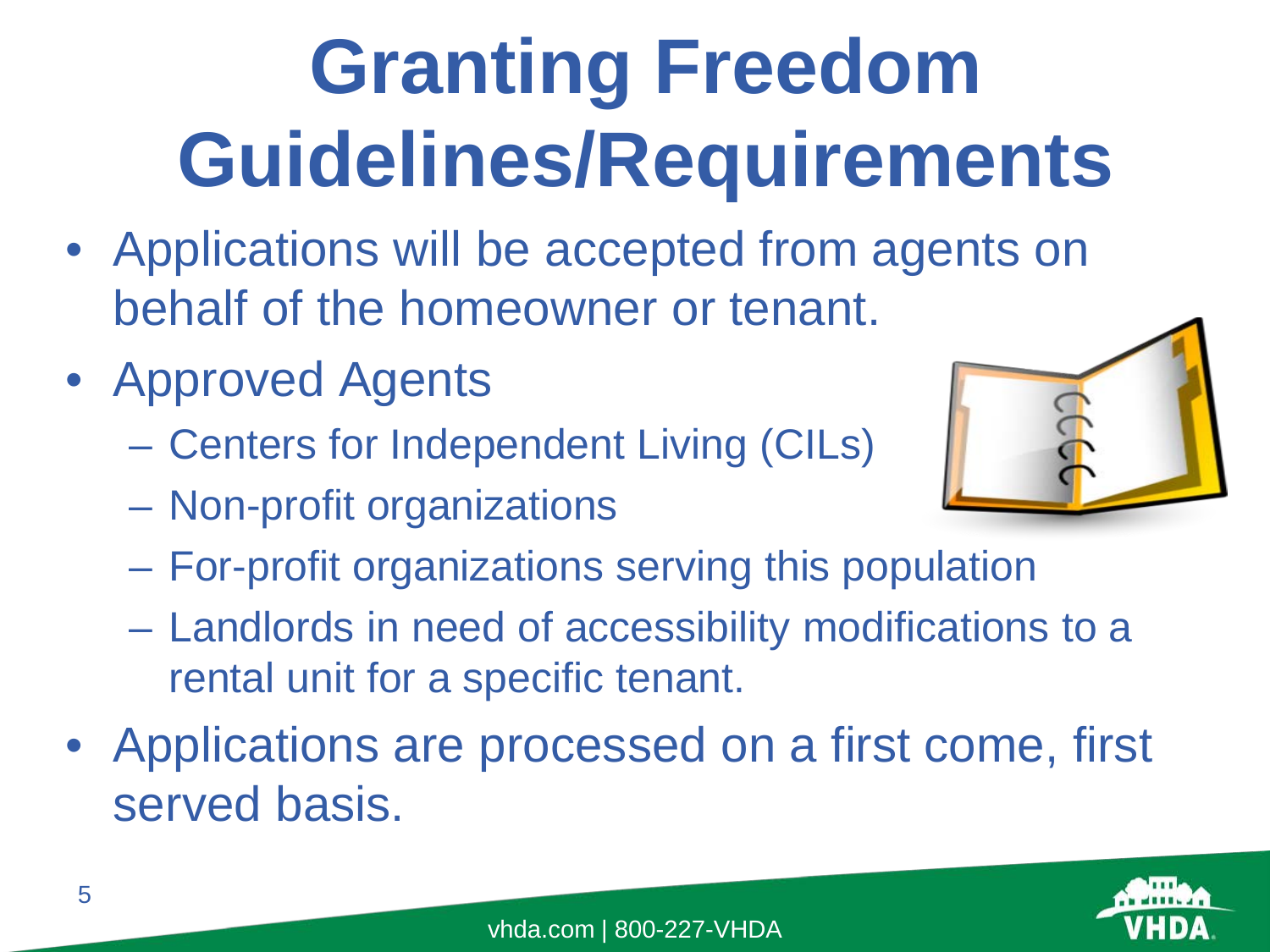## **Granting Freedom Guidelines/Requirements**

- Maximum grant award is \$4,000
- Certification is required from Veterans Affairs (VA) of the service-connected disability
- Work must be completed within four months of grant award notification
- Final inspection required upon completion of work with before and after photos
- Funds are not dispersed directly to the veteran, to the contractor
- Valid contractor credentials



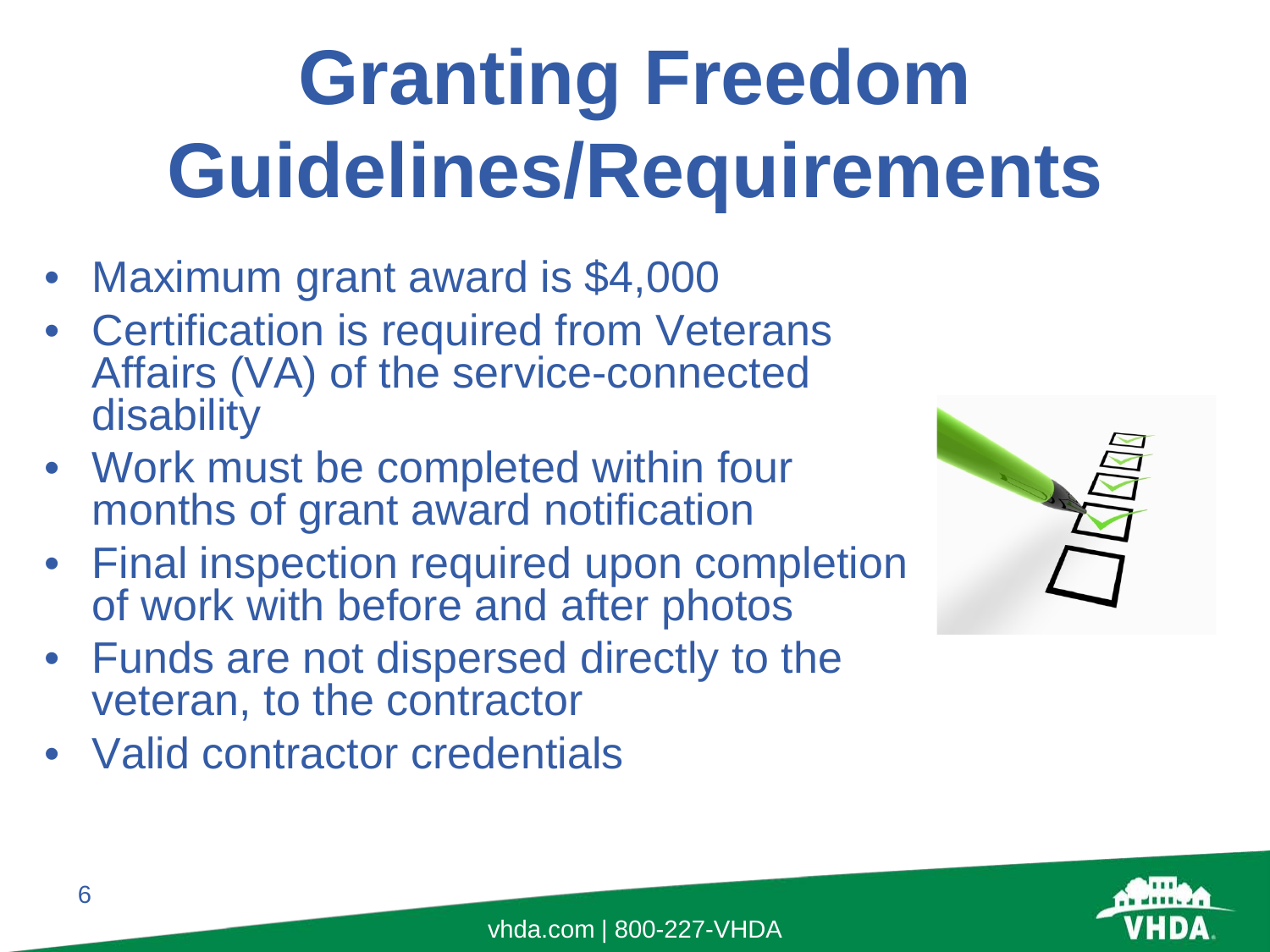## **Program Restrictions**

- Applicants are limited to one grant every five years.
- Applicants paying rent to a person that owns and resides in the residence are not eligible.
- Applicants who apply for and are awarded funds under this program may not apply for modification grants with VHDA.



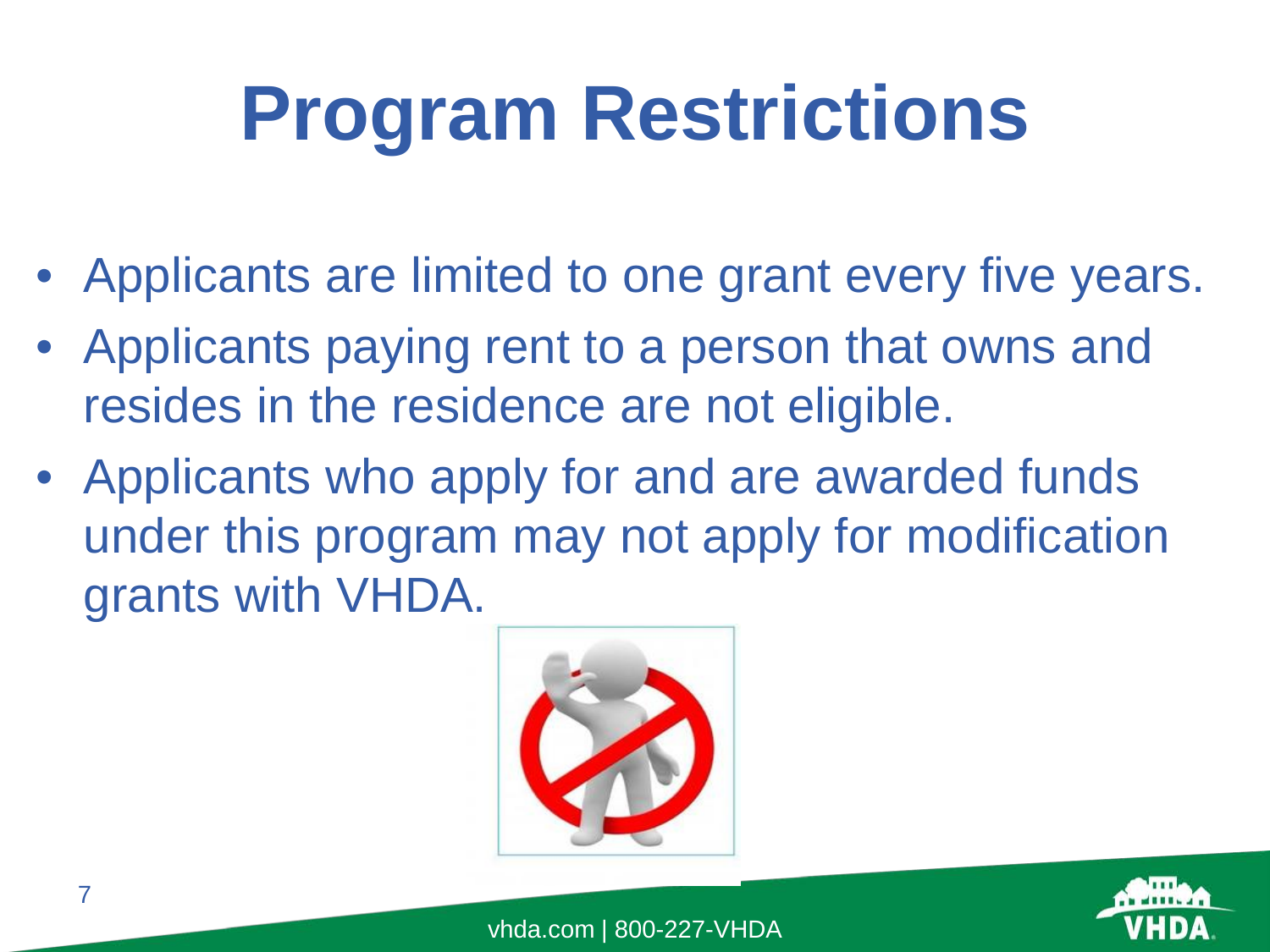### **Rental Unit Accessibility Modification (RUAM) Grant Program**



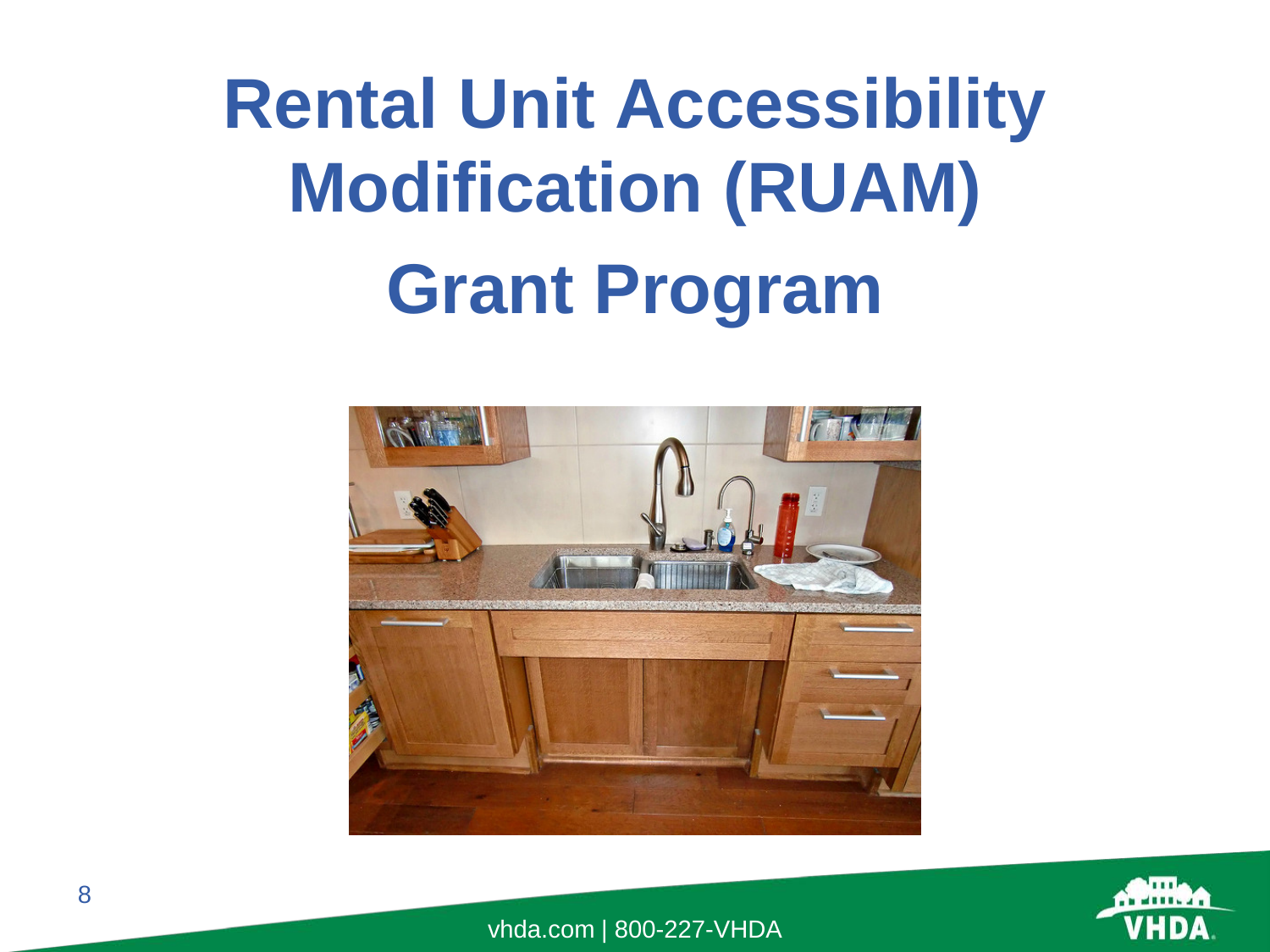### **Program Overview**

#### **VHDA's Rental Unit Accessibility Modification Grant Program**

- Funding to assist with modifications to **rental units** to make them accessible for a specific tenant.
	- The modifications made to the rental unit must relate to the tenants ability to function on a daily basis.
	- These funds are available to persons earning 80% or less of the area median income, based on HUD Guidelines.

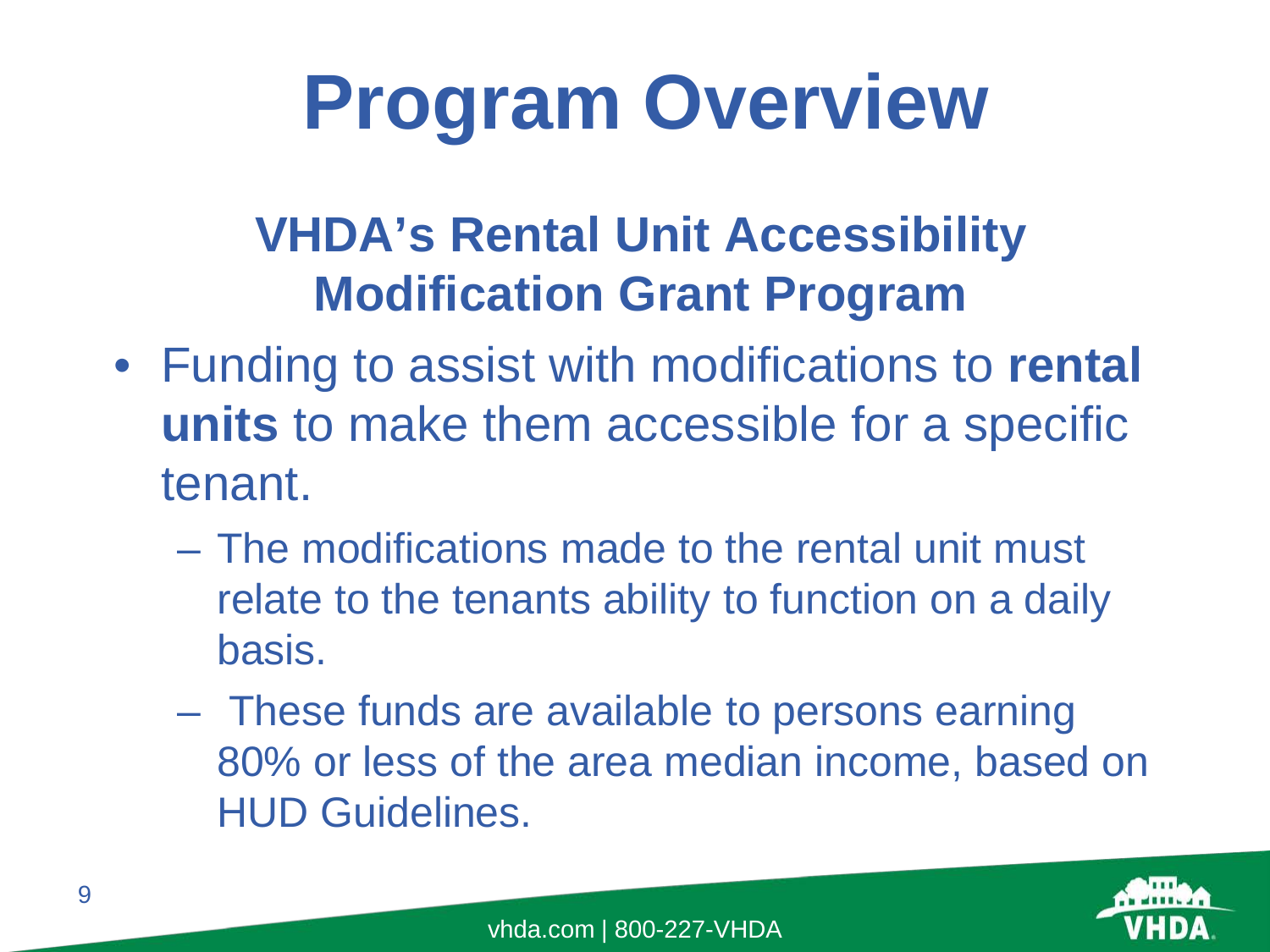## **RUAM Program**

Typical modifications include, but are not limited to:

- Installation of ramps and chairlifts
- Widening of doorways and sidewalks
- Remote entry devices
- Alterations to bathrooms (tub cuts, grab bars, toilets, faucets, etc.) and kitchens



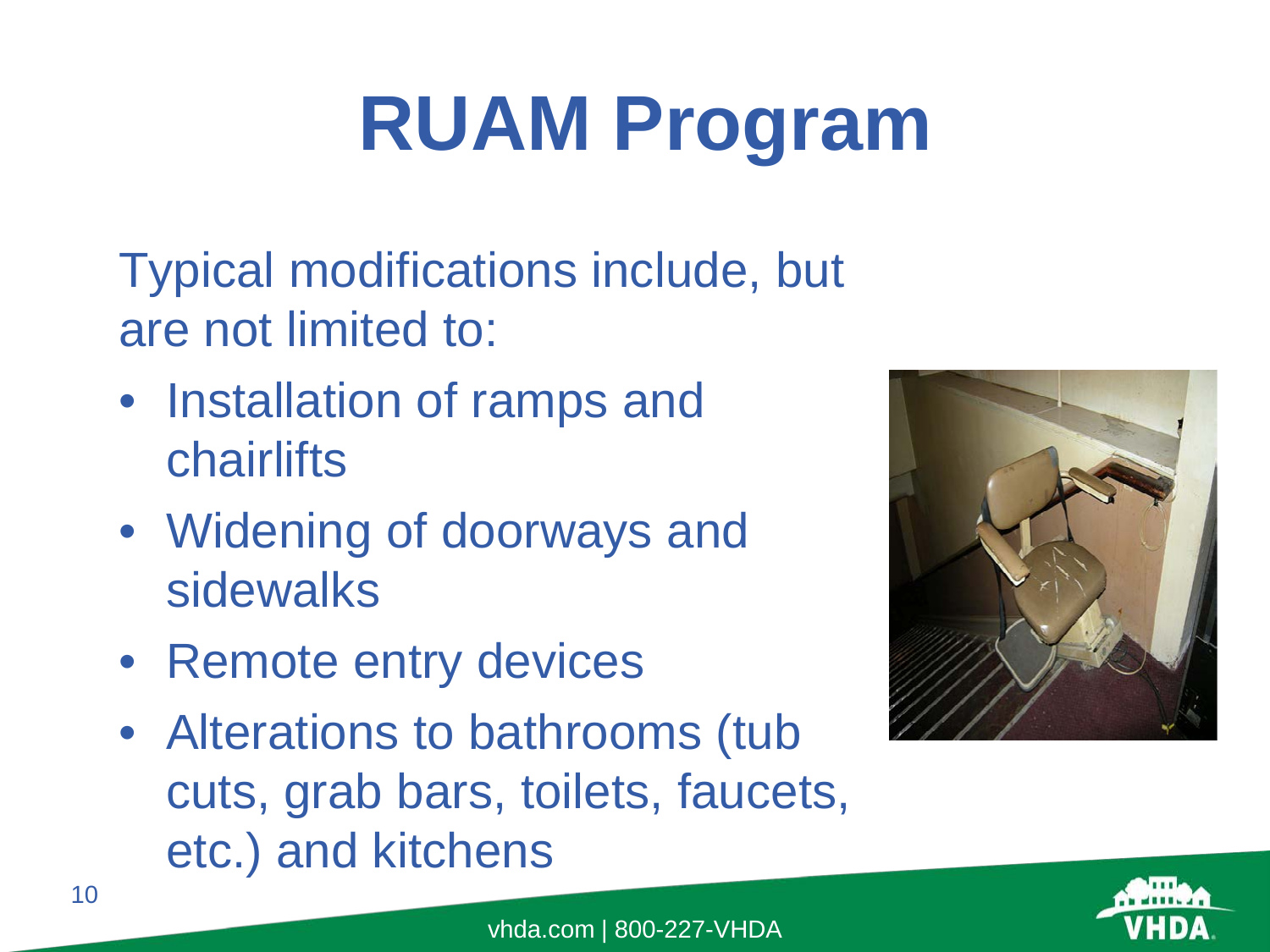## **RUAM Program Guidelines**

There are two levels of grant assistance available:

- 1. The basic grant provides funds on a first come/first served basis, for a maximum of \$2,800.
- 2. For qualified individuals holding Development Disability (DD) waivers, a grant of up to \$10,000 is available.



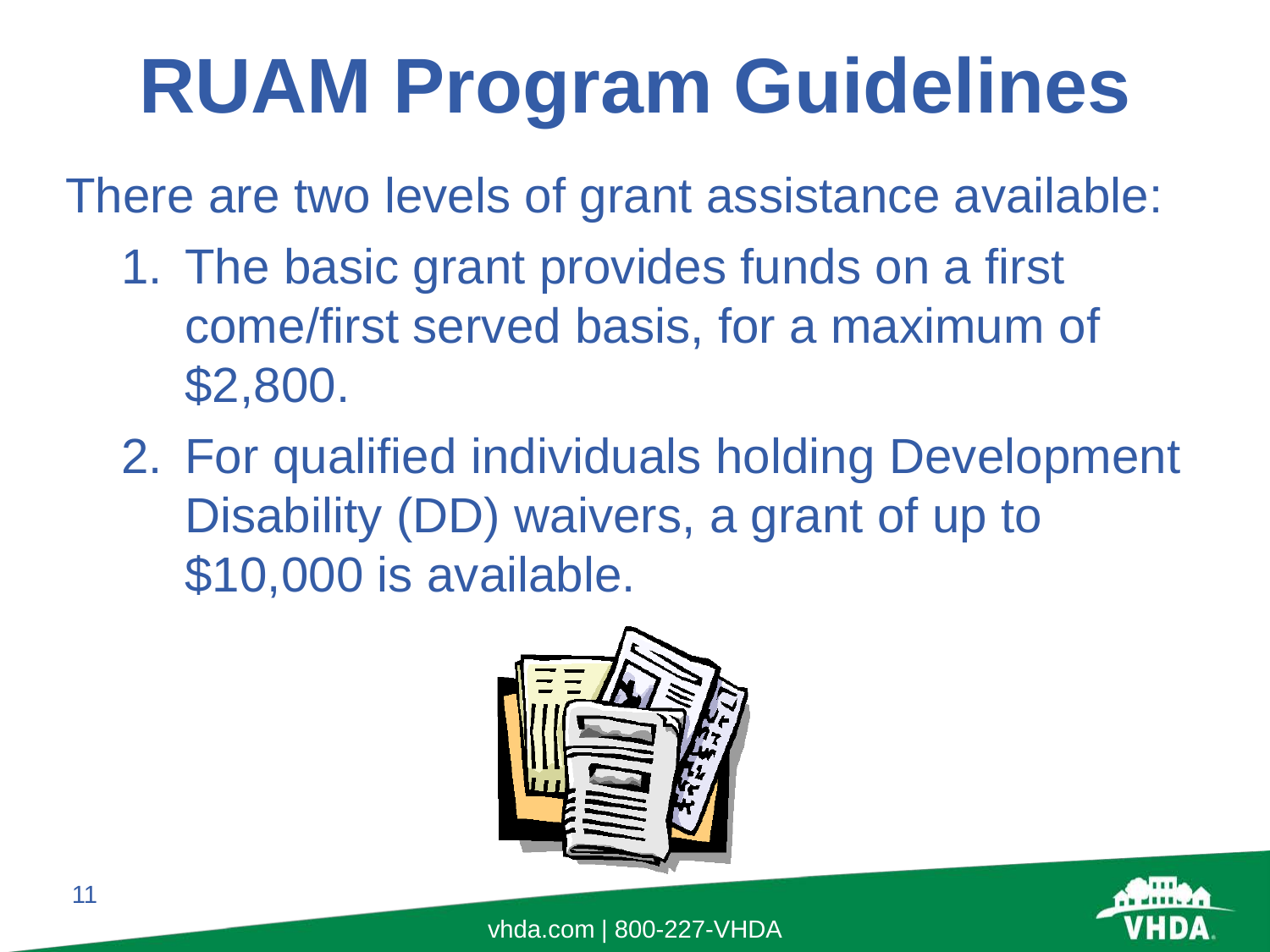### **Rental Unit Accessibility Modification Grant (RUAM) Requirements**

- Copy of Developmental Disability (DD) waiver (if applicable)
- Contractor estimate with materials and labor separately itemized
- Landlord/Owner Approval
- Current Lease Agreement
- Valid contractor credentials
- Final Inspection & Before-After Pictures



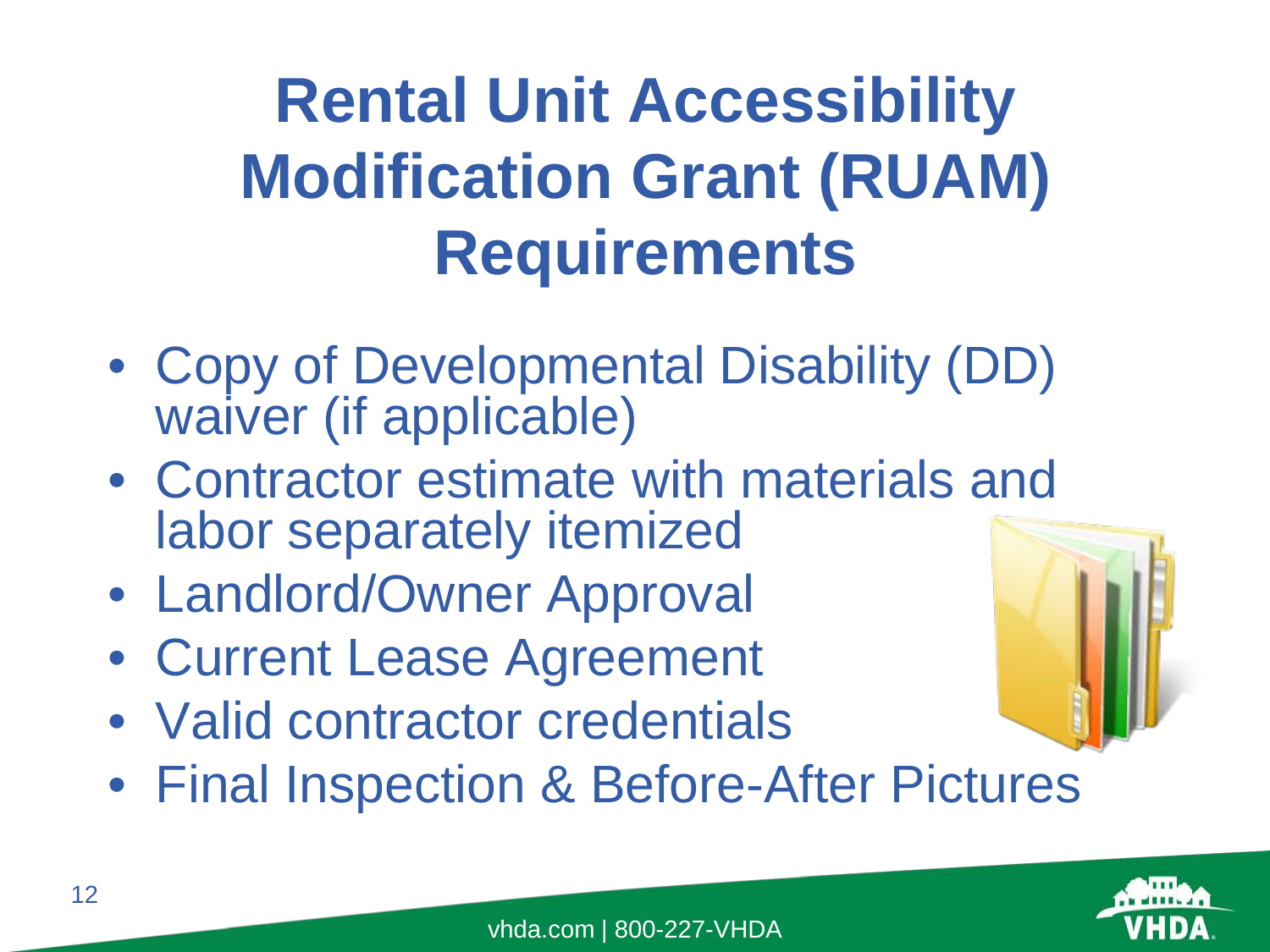### **Program Restrictions**

- Applicants are limited to one grant every five years unless the applicant moves to a new location which requires modification or if the modification was damaged due to natural causes (weather).
- Applicants paying rent to a family member that owns the residence are not eligible.



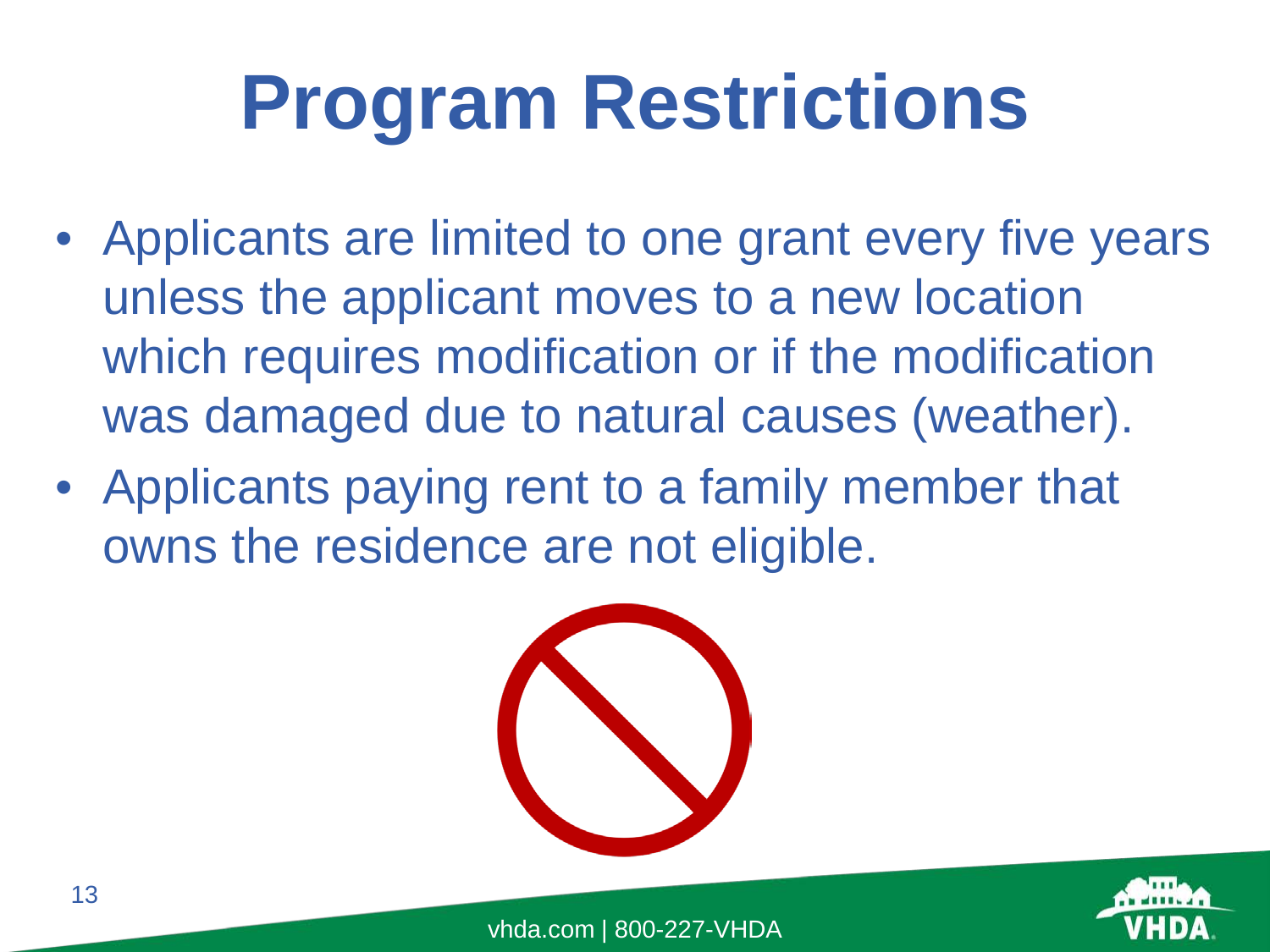## **Program Highlights**

- Visit our website [www.vhda.com](http://www.vhda.com/) for the latest program information.
- List of agents accepting applicants are always listed at [www.vhda.com.](http://www.vhda.com/)
- Feel free share this information with individuals who could benefit from these programs.



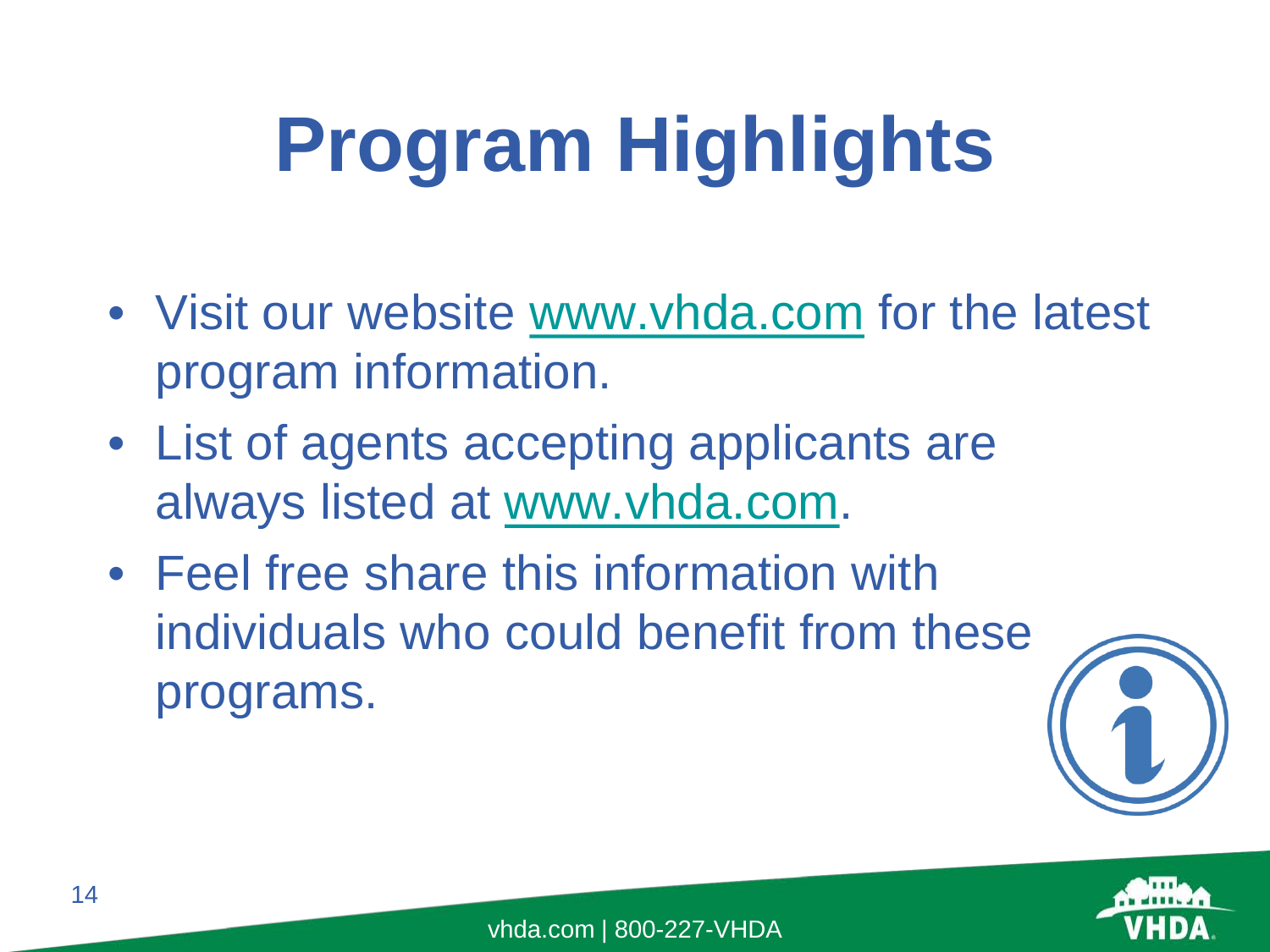### **Additional Resources**

www.virginiahousingsearch.org

Joint Statement of The Department of Housing and Urban Development and The Department of Justice: *Reasonable Modifications Under The Fair Housing Act*



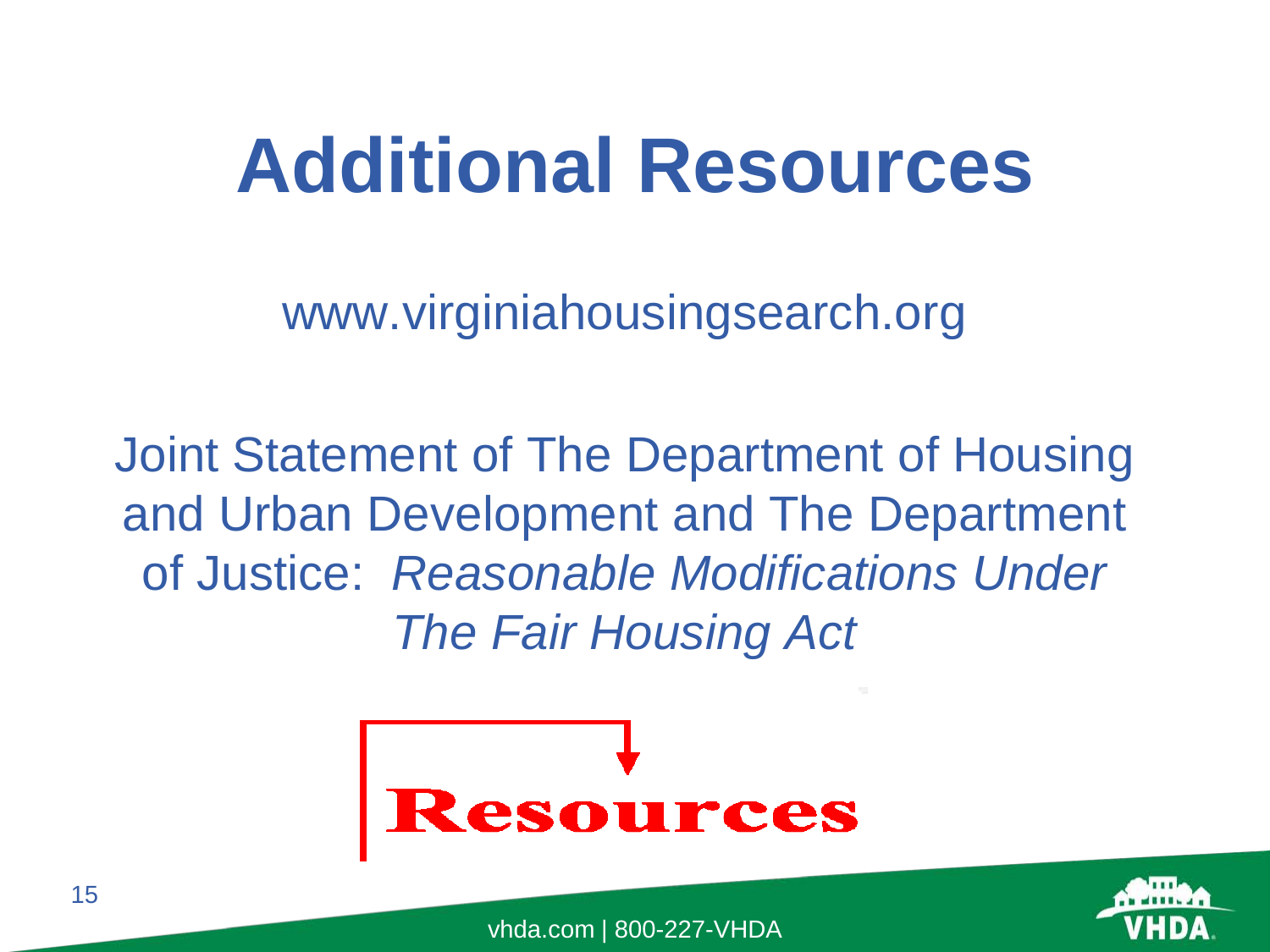### **QUESTIONS**



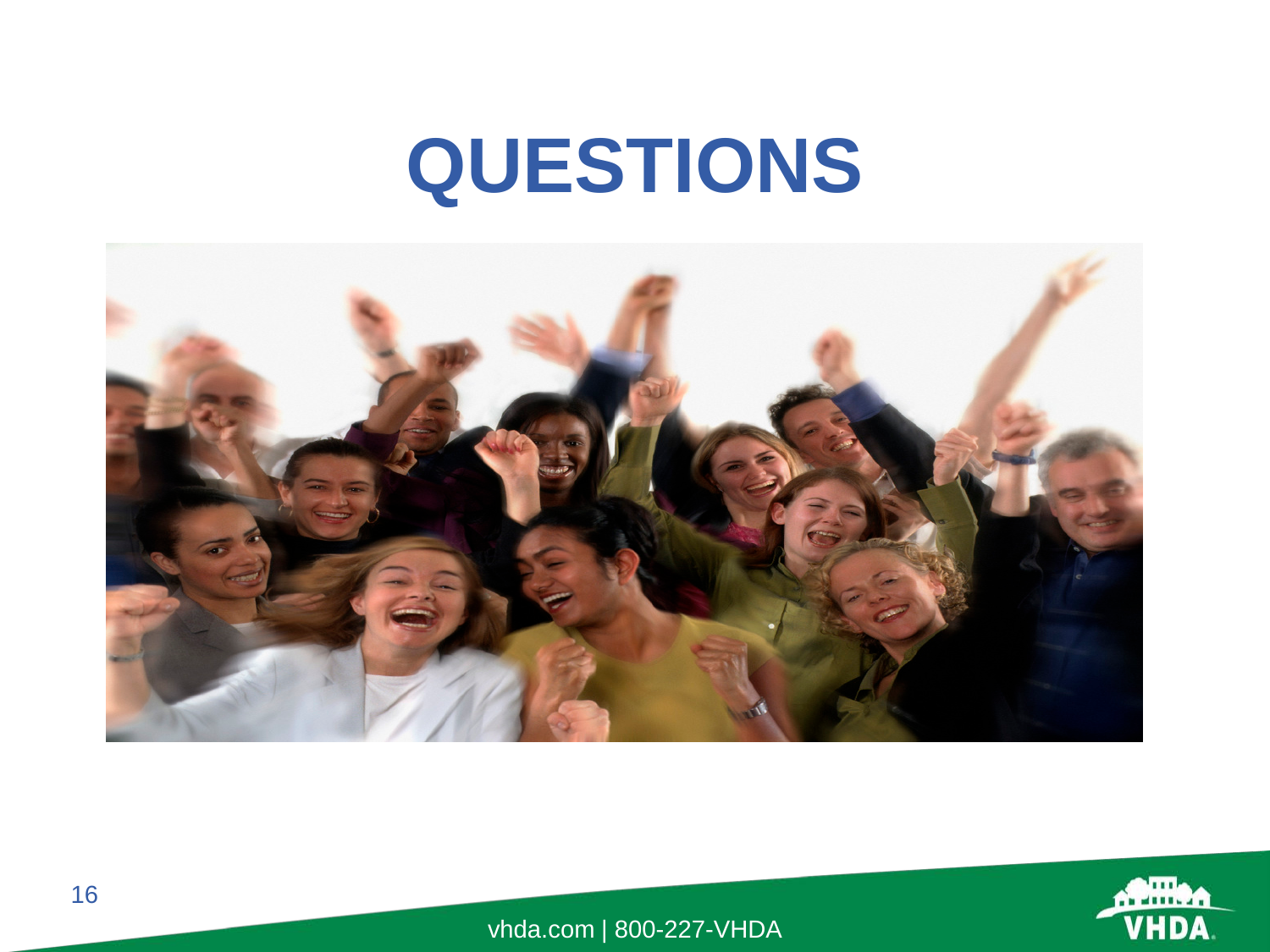### **VHDA Staff Point of Contact**

**Donna M. Stallings RUAM Program Administrator Email: [donna.stallings@vhda.com](mailto:donna.stallings@vhda.com)**

#### **Carolyn D. Coleman Granting Freedom Program Administrator Email: [carolyn.coleman@vhda.com](mailto:carolyn.coleman@vhda.com)**

Send inquiries and applications to *yhdagrants@vhda.com.*